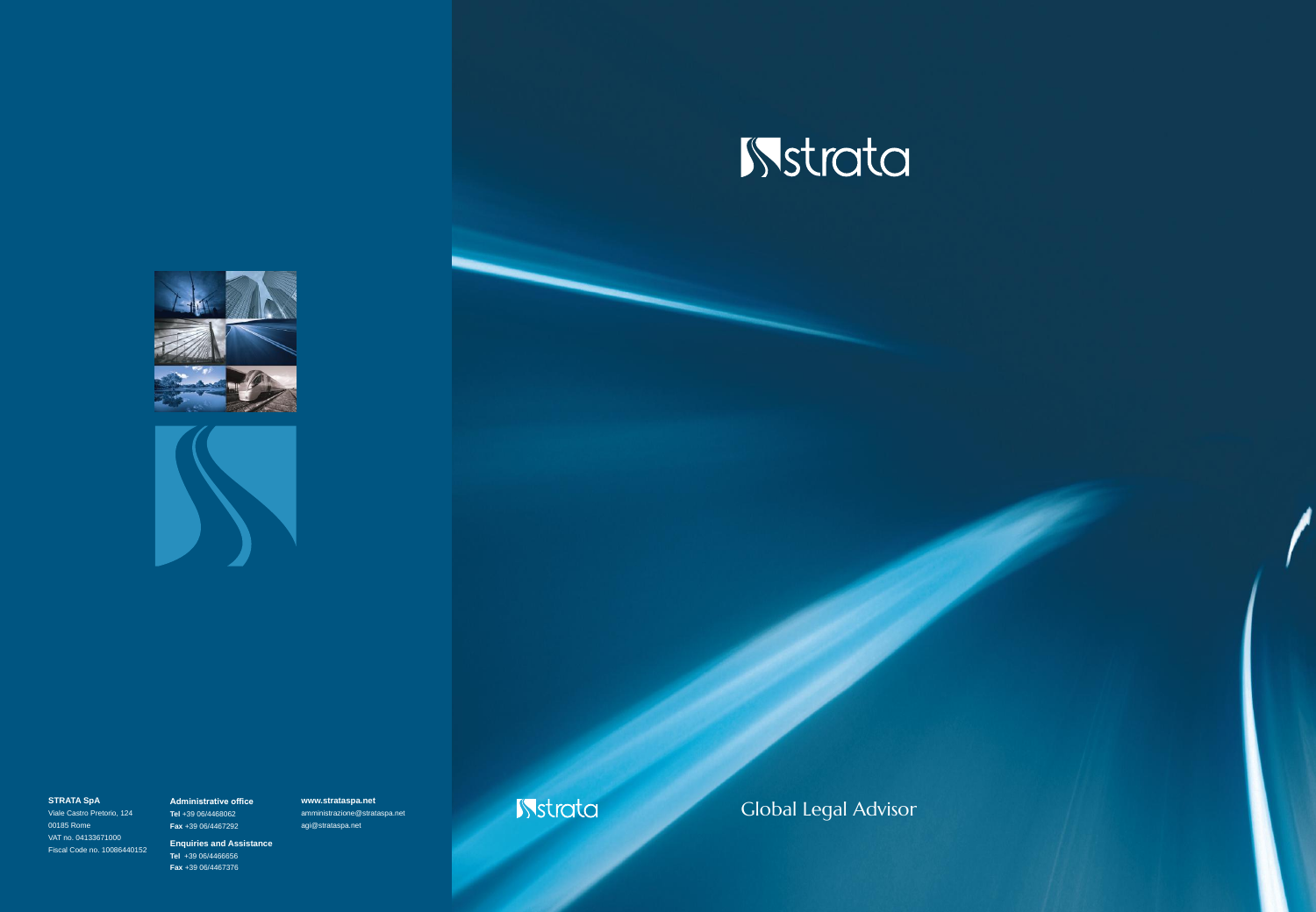Active since 1971 Over 100 consultancies for major infrastructural projects More than  $150$  clients, between private and public Certified ISO 9001

# Our Figures



# About Us

STRATA S.p.A. is a legal-administrative consulting firm that provides specialised assistance and consultancy services to private entities and public administrations **since 1971**.

STRATA offers its assistance to private entities, industrial groups, construction companies and public administrations for the implemen tation of public works projects, local public services, organisation of programs and infrastructural interventions, even through project fi -

nancing.

The high specialisation of STRATA's professionals and the multidisci plinary organisation of its structure allow the firm to assist its clients throughout the entire implementation of their projects, **from the plan ning phase until the final testing stage** .

STRATA can count on many European partnerships as well as act as advisor for the promotion and finalisation of investments in extra European countries.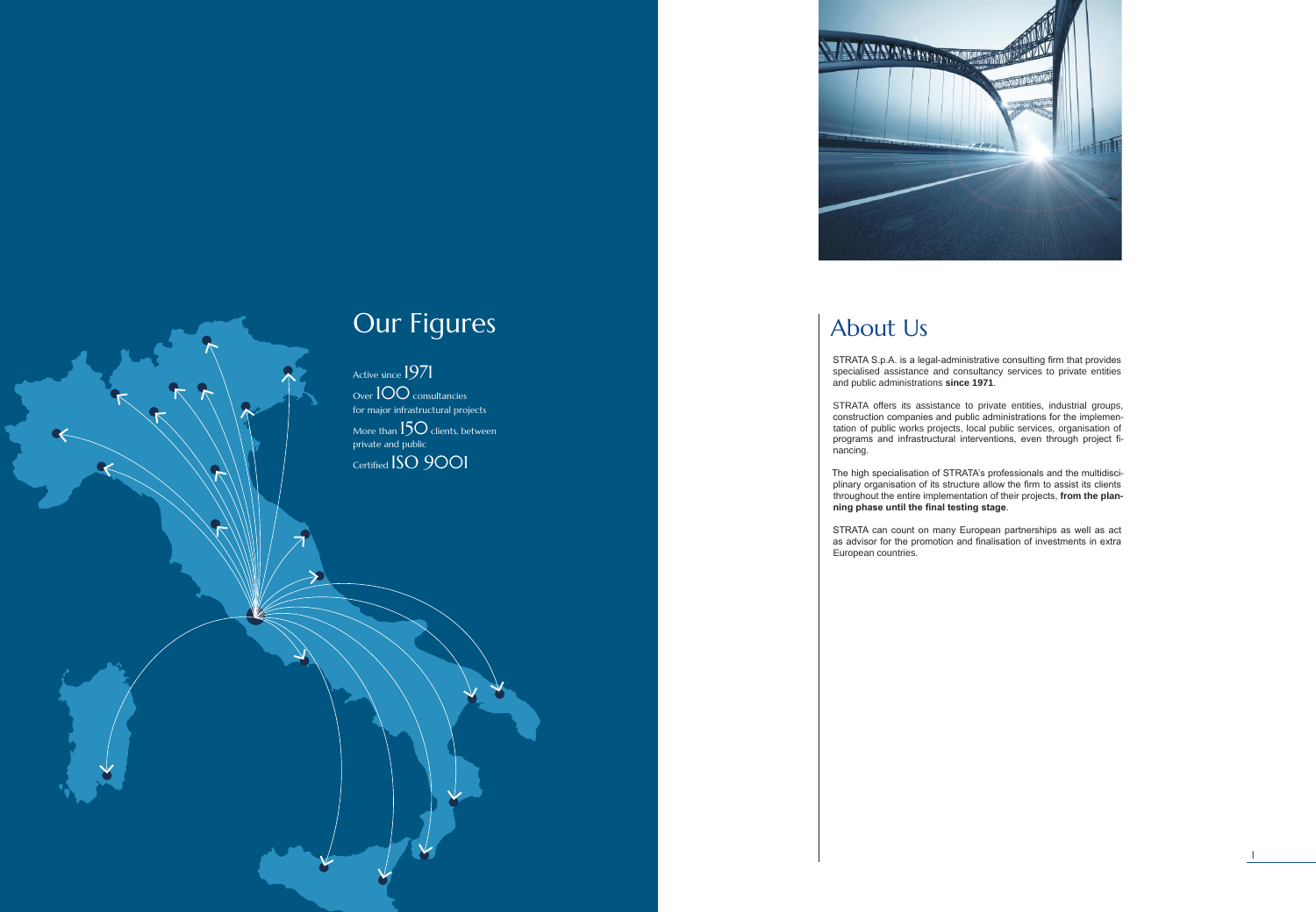#### Public Procurements

- 
- Contract Awarding<br>• Opinions, Permits, Environmental<br>• Services Conferences and<br>• Assistance and Support during<br>• Tender Evaluations<br>• Tender Evaluations<br>• Rusiness Consulting Impact Assessment
- Services Conferences and Agreements
- Assistance and Support during Tender Evaluations
- Expropriations and Land Occupation • Labour safety and security legislation
- Contractors and Sub-Contractors
- Relationship Management
- Pre-Litigation Procedures



Q

STRATA operates in the field of public procurements in the following sectors:

- **• Major Projects**
- **• Public works**
- **• Services**
- **• Procurements**

The new role of the **European Union,** the increase of the competition, the administrative decentralisation and the new organization of the public apparatus compel companies to acquire adequate specialized support in their interaction with the public administration.

In this regard, STRATA provides to its clients assistance for the followings:

The firm addresses juridical and administrative matters related to the execution of public works, though public tenders, license agreements, project financing, general contracting and any other mean provided for by applicable law. STRATA's clients include large public and private companies, public administrations and local healthcare companies.

The legal and administrative assistance granted by STRATA concerns every phase of the process, from the contract awarding to the testing phase and final acceptance of the work:

of pre-eminent concern to our clients. as follows: • Initial interpretations and<br>
• **Monitoring** of case law and<br>
• **Monitoring** of case law and<br>
• doctrine on specific topics of<br>
for the client;<br>
• **Review** of current legislative<br>
initiatives and updates on<br>
Our services

# Legal Consulting

- Participation to Procurement Procedures and Bid Preparation;
- Selection and Assistance for the Implementation of partnerships with other companies (Consortia, Joint ventures, European Economic Interest Groups);
- Contractual Relations with the Employer and the Subcontractors;
- Definition of the legal-administrative aspects of the different project phases;
- Subcontracting:
- Works Management;
- Collateral Activities;
- Pre-Litigation Procedures;
- Organisation and Management of Internal Legal Services.

# r.

#### Local Public Services

## Legislative Research and Monitoring

Our services include direct assistance with regard to specific issues or problems

STRATA provides accounts and explanatory opinions on the contents of laws newly enacted by the Italian Parliament and the examination of emerging issues

• Identification of the possible regulatory strategic frameworks and formulation of proposals for new legal rules or new interpretation of the applicable law;

• Draft of the technical documentation and explanatory dossiers; participation in round tables and conferences, etc.;

• Monitoring of proposals' progress, clarifications, data and information deemed necessary for the rapid enforcement or reinterpretation of the existing

- 
- 
- legislation.

# $\frac{1}{\sqrt{2}}$

圓

- entities into companies;
- Incorporation of companies with the Equity assessments. participation of public and private parties, for the management of the services;
- Legal and administrative support for the implementation of institutions providing social services;

The current situation is characterised by a series of regulatory legislative reforms which are significantly changing the **public works** sector, public administration, local government, land use planning and urban planning. STRATA's goal is to provide to its clients a regulatory monitoring service on the areas of interest through:

The legislation evolution, the need to privatise and the new horizons opening to local public services require a **multidisciplinary approach** that combines aspects of both private and public law.

In this sector STRATA provides its clients with legal and administrative support

- Transformation of particular public Public tenders management;
	- Service contracts;
	-
- assessment of possible solutions ;
- **• Monitoring** of case law and legal **• Feedback** on laws enacted or to be doctrine on specific topics of interest for the client;
- **• Review** of current legislative initiatives and updates on

parliamentary developments by periodic emails;

enacted by the European Parliament and pending approvals concerning corporate structure.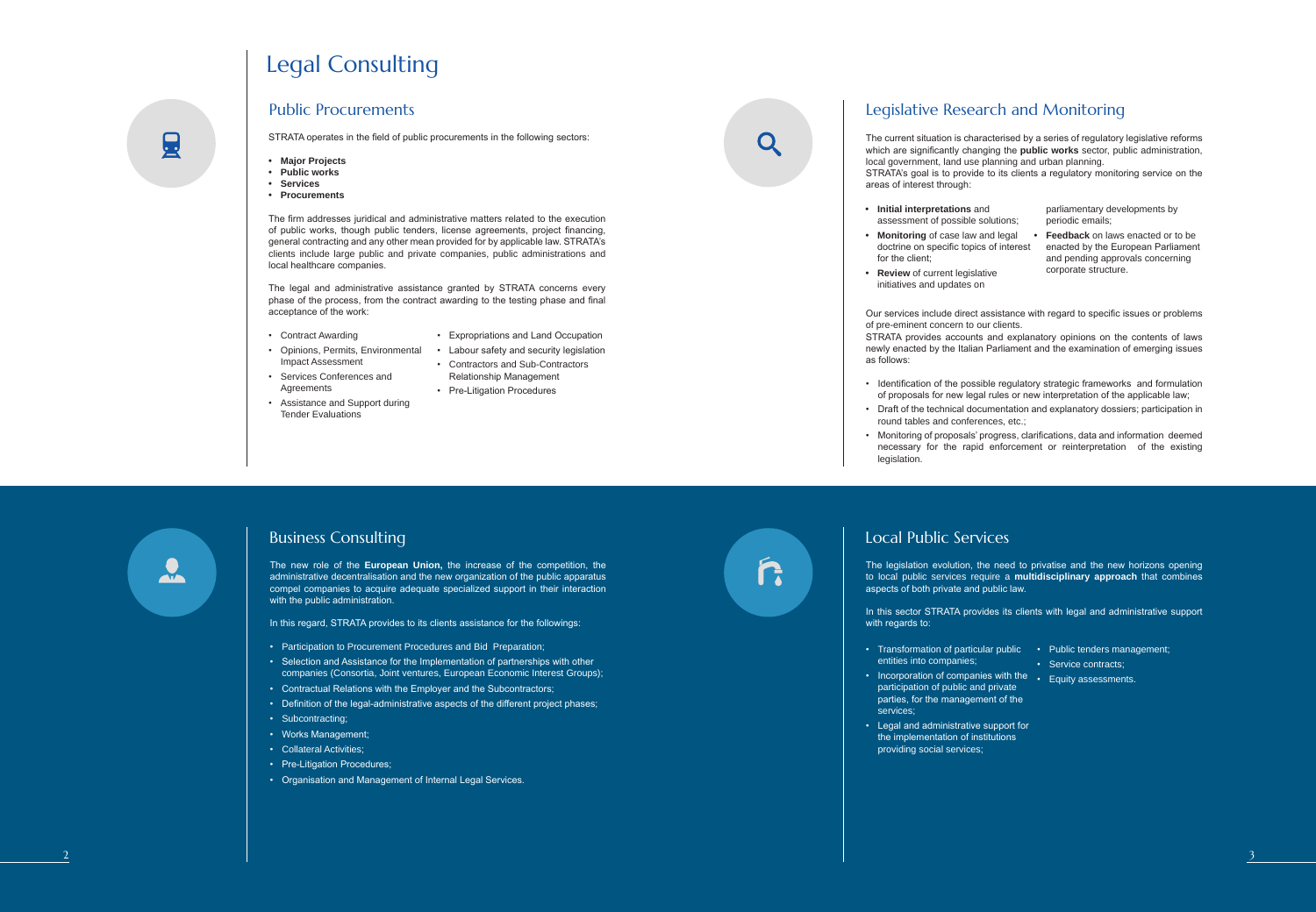STRATA provides assistance with legal the Due Diligence required during the **purchase**, **disposal** and **development of real estate**.

In that context, the firm provides the assistance necessary to verify the compliance with urban standards, materials and building procedures as well as those required for the identification of legal and administrative issues that may arise during the same, necessary in any case for the definition and formalization of the projects.

- Consultancy and assistance in locating funding opportunities and predisposition of the forms, with related documentation, necessary for the submission of the relevant requests to the competent authorities;
- Economic and administrative assistance for the obtainment of the financing from national agencies and credit institutions, loans issued by the European Investment Bank and grants from the European Regional Development Fund, including analysis of the access to private capital, favourable credit terms and leasing options;
- Preparation and submittal to the competent national and European authorities and/or to private entities of the relevant requests, as well as preparation and presentation of the required documents, technical

dossiers and cost-benefit analyses;

• Legal-administrative assistance to promoters necessary for the definition and presentation of project financing proposals for the realisation of public works or utilities.

#### **Additional services:**

- Participation to meetings for the presentation and assessment of project financing proposals and monitoring of the relevant procedure;
- Fulfillment of activities and formalities ensuing the applications' approval, necessary for the supply of the loans.



Financial resources are essential for the realisation of infrastructure. STRATA provides assistance for the access to public, private, European and international funds. Our services pertain to the financial and administrative aspects related to the obtainment of the financial resources required for the implementation of projects:

## > Legal Consulting

Financial Consulting

## Legal Due Diligence



Training and constant update are a key factor of development for both private and public organisations. With specific reference to the legal-administrative area, STRATA provides highly qualified organisational surveys aimed at the development and qualification of the internal resources in the relevant sectors.

The above training and organisational activity include:

- **Selection of suitable personnel; a)**
- **Staff training through specialised stages; b)**
- **services;**
- **management and licenses;**
- **Updates on legal regulations. e)**

鬨

**Organisation and support of the internal legal-administrative c)**

**Promotion and holding of in-depth specialised seminars on d) the following: urban planning, expropriations, environment, safety and security, custody procedures, procurements'** 

## Human Resources Training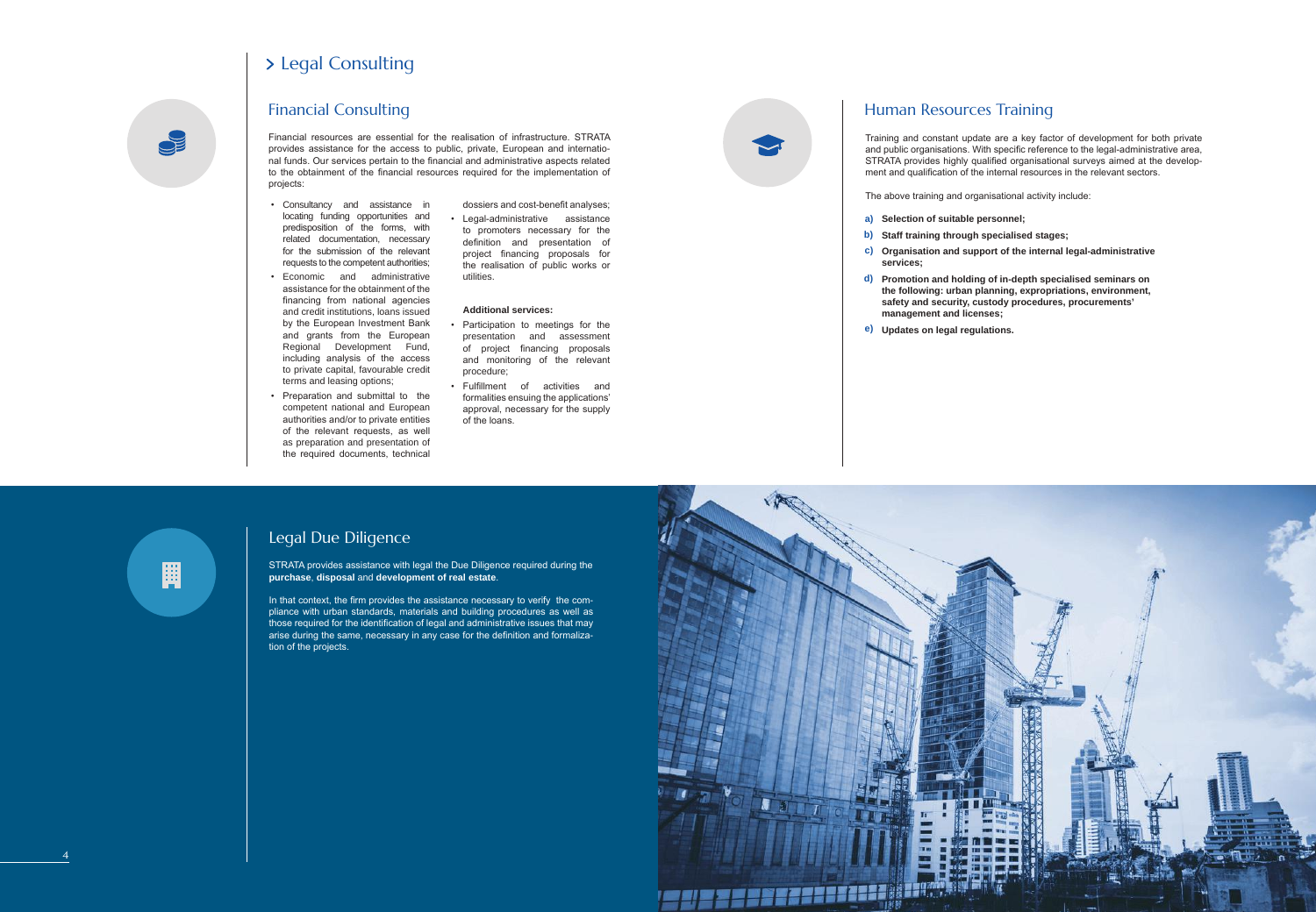



## Roads, Highways

STRATA provides specialized technical counsel and assistance necessary for the management of the development procedures of highly important and strategic roads and highways on the national and international territory, whether under procurement regime, construction license or project financing.

The high level of specialisation and the valuable competences acquired enable STRATA to grant its cooperation for the entire development of the project, from the planning phase until the eventual testing.

STRATA provides legal-administrative assistance and advice for complex construction projects concerning high capacity and high speed rail networks – a sector in which the company has been active for over two decades – as well as railway nodes and stations infrastructures in which the railway intervention is coordinated with civil networks.

STRATA's extremely high specialisation in the procurement and authorisation processes connected thereto makes it a "unicum" in the legal and operational consulting field for public and private employers.



## Areas of Practice



## Railways

### Environment Constructions Other Sectors

STRATA provides legal and administrative assistance in the construction field by granting its qualified services in relation to a wide variety of interventions and infrastructural projects, mainly in

the public sector.

The company is particularly active in the **healthcare** and **penitentiary** sector, the **restoration of cultural heritage**, the construction of **barracks and port authorities**, **post offices**, etc.

The multidisciplinary specialisation of STRATA allows it to face, with efficiency and optimised results, all issues of legal and administrative nature related to the finalisation of building projects.

STRATA, based on a vocational decision and strategic choice, is deeply involved in the environmental infrastructural interventions, including the safeguard and security of the environment, the study and implementation of practical initiatives based on renewable energy sources.

The work group dedicated to the study and management of the specific authorisation processes provided for by the complex applicable legislation is particularly important and central within the company's organisation.

STRATA's professional support encompasses a wide array of infrastructural areas that span from **telecommunications**, to **aviation** and **nuclear decommissioning**, **including ongoing assistance** to the chambers of commerce, involved in companies' support.